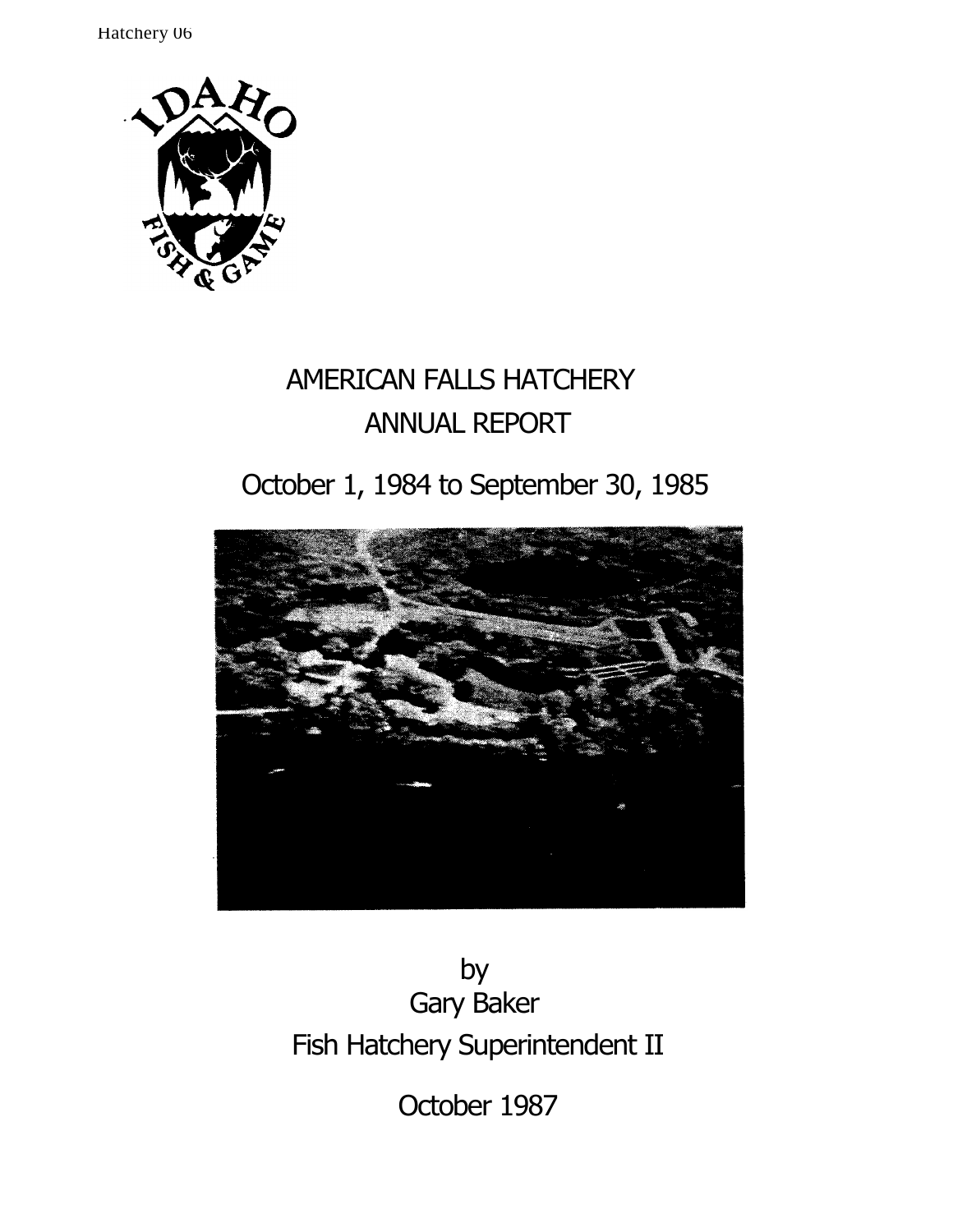## TABLE OF CONTENTS

## $Page$

## LIST OF TABLES

Table 1. Fish produced at American Falls Hatchery for the Table 2. Fish feed utilized at American Falls Hatchery,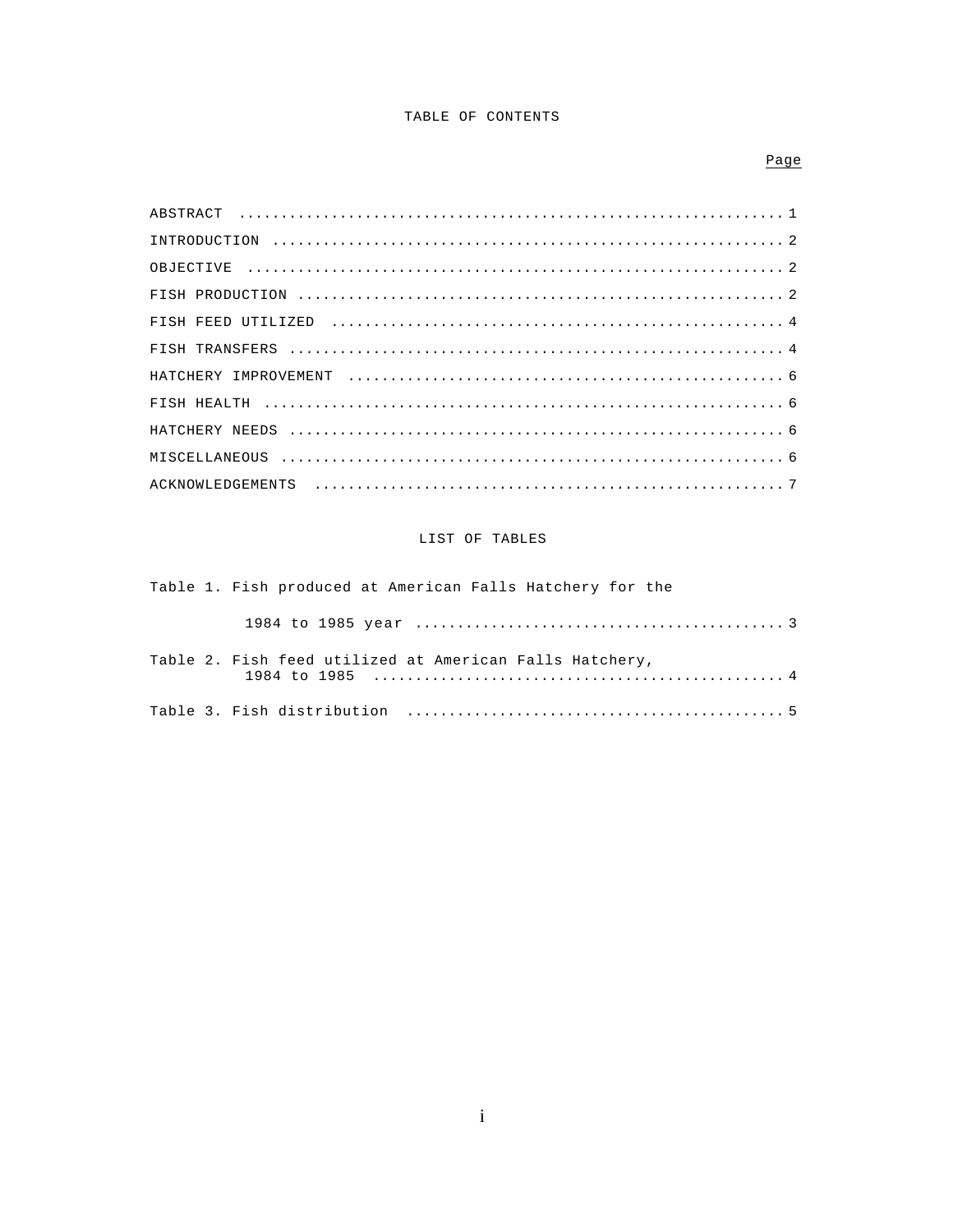## **ABSTRACT**

During 1984 to 1985, we raised and planted 197,884 pounds of rainbow trout (1,736,261 fish). We fed a total of 274,067 pounds of feed of all sizes at a cost of \$43,006.77. Conversion was 1.38 pounds of feed fed for each pound of fish flesh produced.

We received eyed rainbow trout eggs from the following brood sources: Egan, Utah; Trout Lodge, Washington; and Mt. Lassen, California.

During June, the Department of Engineering crew worked for nearly a month on the spring pond installing new manholes, pipe and larger gravel to alleviate standing water in the old pond. They also installed a backup gasoline-powered pump on the hatchery building water supply, which was greatly needed.

Don Carr of the Engineering crew worked on the automatic feeders for nearly two weeks and finally got them working reasonably well. This entailed nearly rebuilding the entire unit. The feeders worked well until the air temperature dropped below 0°F.

Author:

Gary Baker Fish Hatchery Superintendent II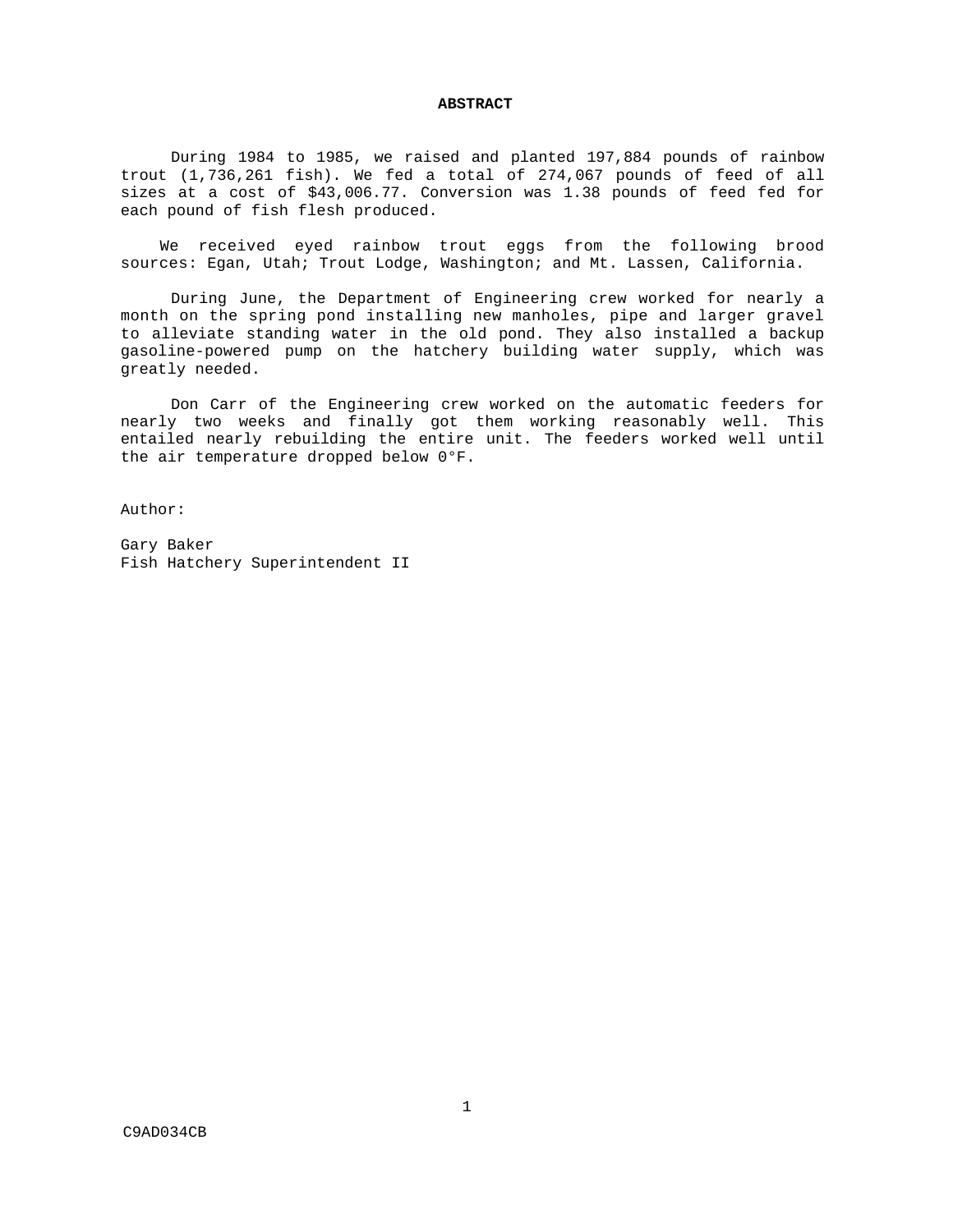#### **INTRODUCTION**

American Falls Hatchery is located one-half mile below American Falls Reservoir Dam on the northern bank of the Snake River. Originally constructed in 1932, this facility was completely rebuilt during 1982 to 1983. Production capability is 175,000 pounds of fish, utilizing approximately 20 cfs of water from Reuger Spring.

Rearing space consists of 20 concrete raceways measuring 100' x 8'x 4' with built-on walkways and an automatic feeder system. Incubation and fry tanks consist of 10 double-stack Heath incubators and 10 Heath round tanks (6 ft x 3.5 ft) with a center drain.

### **OBJECTIVE**

Production of 150,000 to 175,000 pounds of 8" to 10" rainbow trout for distribution to streams, lakes and reservoirs statewide.

## **FISH PRODUCTION**

We received 211,200 Shepherd of the Hills stock rainbow eyed eggs and 283,392 Sand Creek (Wyoming) rainbow eyed eggs from Egan Hatchery, Utah. These were hatched and reared to approximately 300 per pound and then transferred to Hagerman State Hatchery for further rearing (Table 1).

A total of 1,008,540 eyed rainbow eggs were received from Mt. Lassen Hatchery, California, on state contract during March and April of 1985. Of these, 272,770 were planted as fingerlings and 105,300 were transferred to Mackay Hatchery. We retained 504,071 fish for next year's production. Survival from eyed eggs to fingerling was 87¼. Most of the loss was due to time in shipment and prolonged exposure to  $100+8$  N<sub>2</sub> in the incubators.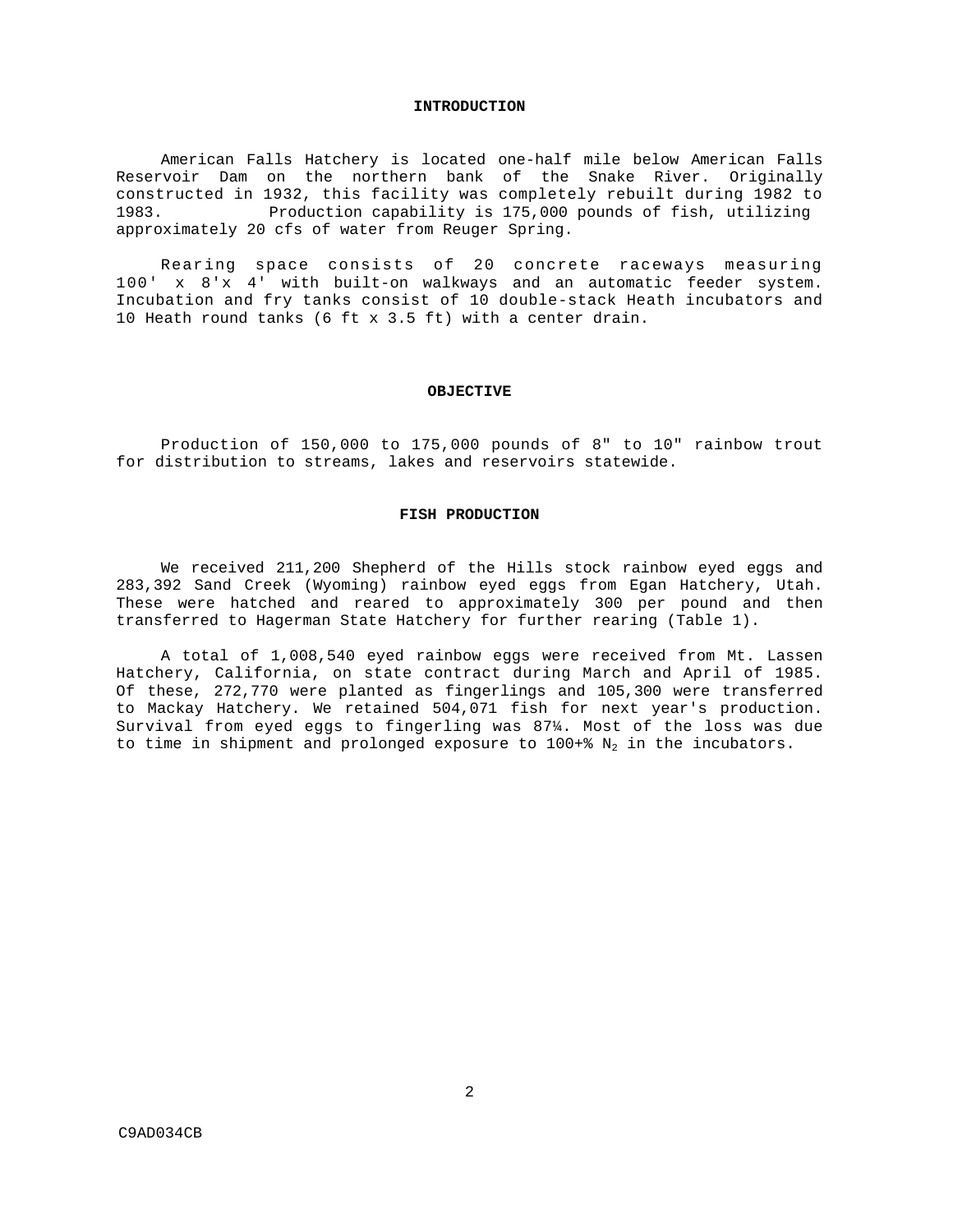## **FISH PRODUCTION**

| Table 1. Fish produced at American Falls Hatchery for the 1984 to 1985 year. |  |  |  |  |  |  |  |  |  |  |
|------------------------------------------------------------------------------|--|--|--|--|--|--|--|--|--|--|
|------------------------------------------------------------------------------|--|--|--|--|--|--|--|--|--|--|

|                                |                              | $0 - 3$            | $3 - 6$            |                 | 6+                |                           | Total                         |                               |
|--------------------------------|------------------------------|--------------------|--------------------|-----------------|-------------------|---------------------------|-------------------------------|-------------------------------|
| Species                        | NO.                          | ۱b                 | NO.                | 1b              |                   |                           | NO.                           | 1b                            |
| $Rbt-R1$<br>$Rbt-R4$<br>Rbt-R4 | 399,713<br>0<br>$\mathbf{0}$ | 1,222.75<br>0<br>0 | 272,770<br>504,071 | 7,475<br>23,978 | 559,707<br>0<br>0 | 165,208<br>$\cdot$ 0<br>0 | 959,420<br>272,770<br>504,071 | 166,430.65<br>7,475<br>23,978 |
| Totals                         | 399,713                      | 1,222.75           | 776,841            | 31,353          | 559,707           | 165,208                   | 1,736,261                     | 197,883.75                    |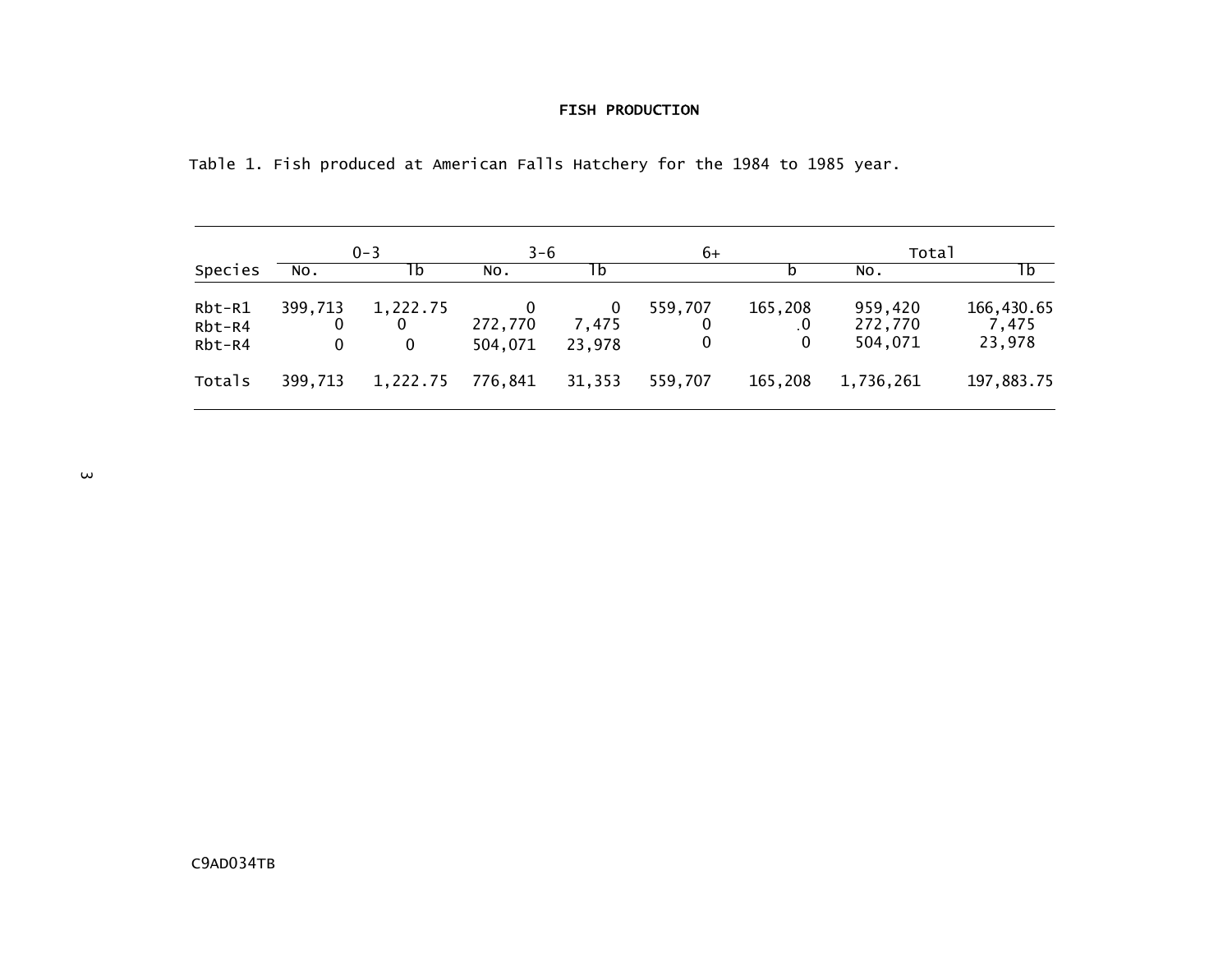Table 2. Fish feed utilized at American Falls Hatchery, 1984 to 1985.

| Manufacturer          | Size         | Pounds  | Costs       |
|-----------------------|--------------|---------|-------------|
| Rangens               | All sizes    | 229,967 | \$35,353.75 |
| Clear Springs         | $1/8$ pellet | 40,000  | 6,148.00    |
| (medicated)<br>Rangen | Various      | 4,100   | 1,505.02    |
| Totals                |              | 274,067 | \$43,006.77 |

## **FISH TRANSFERS**

Transfers were made from American Falls Hatchery to the following hatcheries:

|                                           | Pounds   | Number of fish |
|-------------------------------------------|----------|----------------|
| Hagerman State Hatchery                   |          |                |
| Rainbow fingerling                        | 1,222.75 | 399,713        |
| McCall Hatchery<br>Rainbow catchables     | 46,800   | 76,220         |
| Mullan Hatchery<br>Rainbow catchables     | 4,200    | 18,060         |
| Clark Fork Hatchery<br>Rainbow catchables | 24,500   | 82,064         |
| Mackay Hatchery                           |          |                |
| Rainbow fingerling                        | 2,925    | 105,300        |
| Rainbow catchables                        | 12,100   | 38,317         |
| Ashton Hatchery<br>Rainbow catchables     | 6,500    | 20,150         |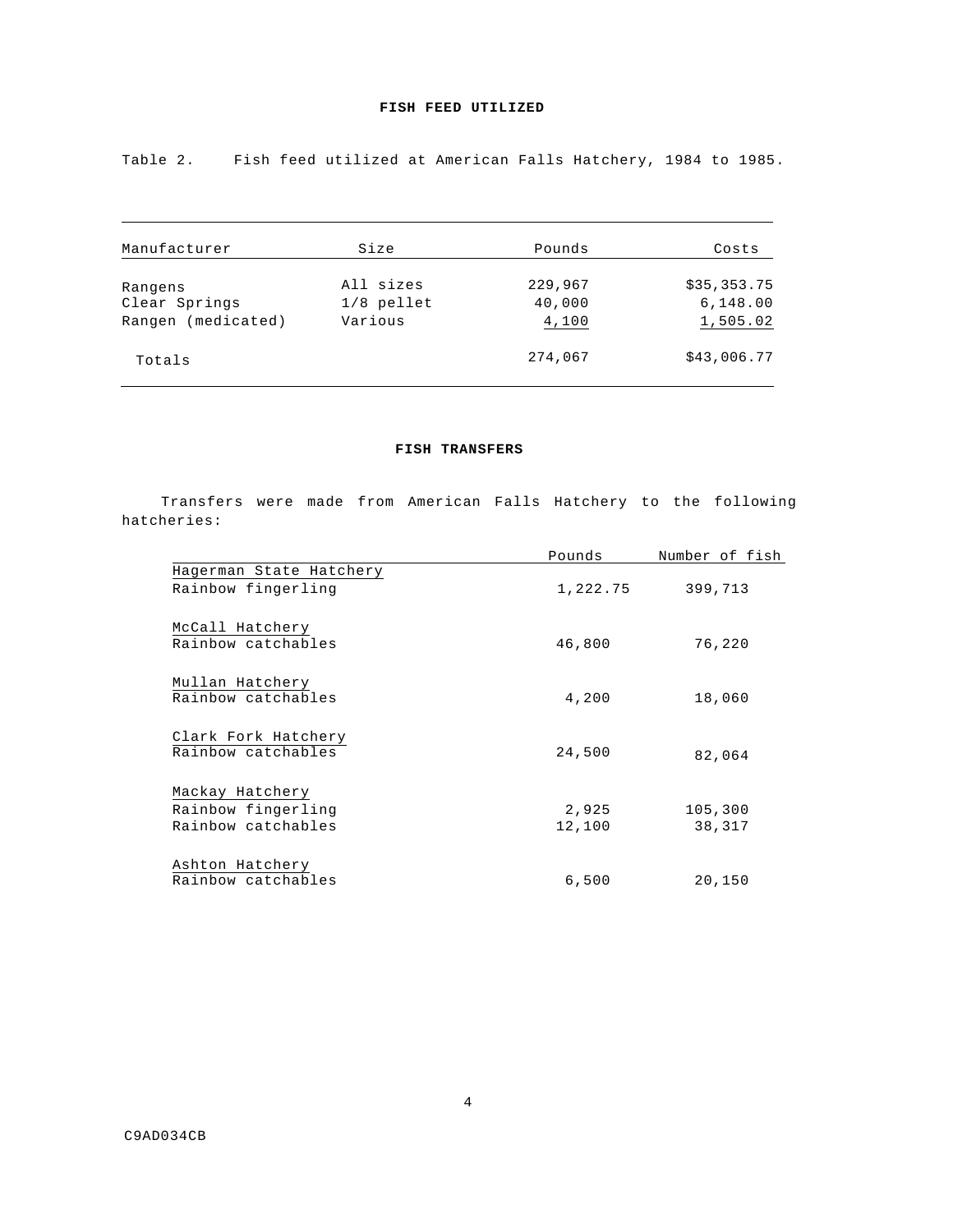| Region | Month                  | Species | Receiving water             | No. fish | No. lb   |
|--------|------------------------|---------|-----------------------------|----------|----------|
| 1      | Jan., May, July, Sept. | Rb      | Clark Fork Hatchery         | 82,064   | 24,500   |
|        | July                   | Rb      | Mullan Hatchery             | 18,060   | 4,200    |
|        | June                   | Rb      | Hauser Lake                 | 4,080    | 1,200    |
|        | June                   | Rb      | Fernan Lake                 | 5,100    | 1,500    |
|        | June                   | Rb      | Kelso Lake                  | 2,040    | 600      |
|        | June, Sept.            | Rb      | Cocolalla Lake              | 13,125   | 3,900    |
| 2      | April                  | Rb      | Dworshak Res.               | 75,750   | 20,000   |
|        | May, June              | Rb      | Elk Creek Res.              | 17,880   | 5,100    |
|        | June                   | Rb      | Moose Creek Res.            | 5,280    | 1,600    |
| 3      | May, June, July, Aug.  | Rb      | McCall Hatchery             | 76,220   | 46,800   |
|        | June                   | Rb      | Upper Payette Lake          | 9,999    | 3,030    |
| 4      | Feb.                   | Rb      | Hagerman Hatchery           | 399,713  | 1,222.75 |
|        | July                   | Rb      | Magic Res.                  | 144,550  | 2,950    |
|        | April, May             | Rb      | Stone Res.                  | 6,759    | 2,130    |
|        | May                    | Rb      | Burley<br>Pond              | 1,710    | 475      |
|        | May, June              | Rb      | Marsh Creek                 | 2,206    | 621      |
|        | May, June              | Rb      | Cassia Creek                | 3,201    | 907      |
|        | July, Aug.             | Rb      | Lake Cleveland              | 9,120    | 2,225    |
|        | August                 | Rb      | Emerald Lake                | 4,500    | 1,125    |
| 5      | April, May, June, July | Rb      | Pocatello Hiway Pond        | 14,239   | 4,000    |
|        | April, June, Aug.      | Rb      | McTucker Ponds              | 3,265    | 975      |
|        | April, July            | Rb      | Rose Pond                   | 8,155    | 2,150    |
|        | May, June, July        | Rb      | Portneuf River              | 13,239   | 3,616    |
|        | May, Sept.             | Rb      | St. Johns Res.              | 7,250    | 2,050    |
|        | May, July              | Rb      | Crowthers Res.              | 5,993    | 1,425    |
|        | May, July              | Rb      | East Fork Rock Creek        | 3,140    | 800      |
|        | June, July, Sept.      | Rb      | Springfield Lake            | 16,165   | 4,675    |
|        | June, July             | Rb      | Toponce Creek               | 27,121   | 692      |
|        | June, July             | Rb      | Pebble Creek                | 4,502    | 1,253    |
|        | June                   | Rb      | Mink Creek                  | 1,020    | 300      |
|        | August                 | Rb      | Snake River-Tilden          | 4,940    | 1,300    |
|        | August                 | Rb      | Snake River-Blackfoot 4,000 |          | 1,000    |
|        | Aug., Sept.            | Rb      | Chesterfield Res.           | 10,345   | 2,900    |
|        | Sept.                  | Rb      | Pleasantview Res.           | 2,345    | 700      |
| 6      | January                | Rb      | Snake River Shelley         | 2,600    | 800      |
|        | July                   | Rb      | Mackay Hatchery             | 38,317   | 12,100   |
|        | August                 | Rb      | Mackay Hatchery             | 105,300  | 2,925    |
|        | May                    | Rb      | Birch Creek                 | 8,056    | 2,120    |
|        | July                   | Rb      | Ashton Hatchery             | 20,150   | 6,500    |
|        | June, July, Aug.       | Rb      | Willow Creek                | 9,653    | 2,689    |
|        | Sept.                  | Rb      | Ririe Res.                  | 25,920   | 1,600    |
|        | Sept.                  | Rb      | Island Park Res.            | 20,434   | 6,100    |

# Table 3. Fish distribution.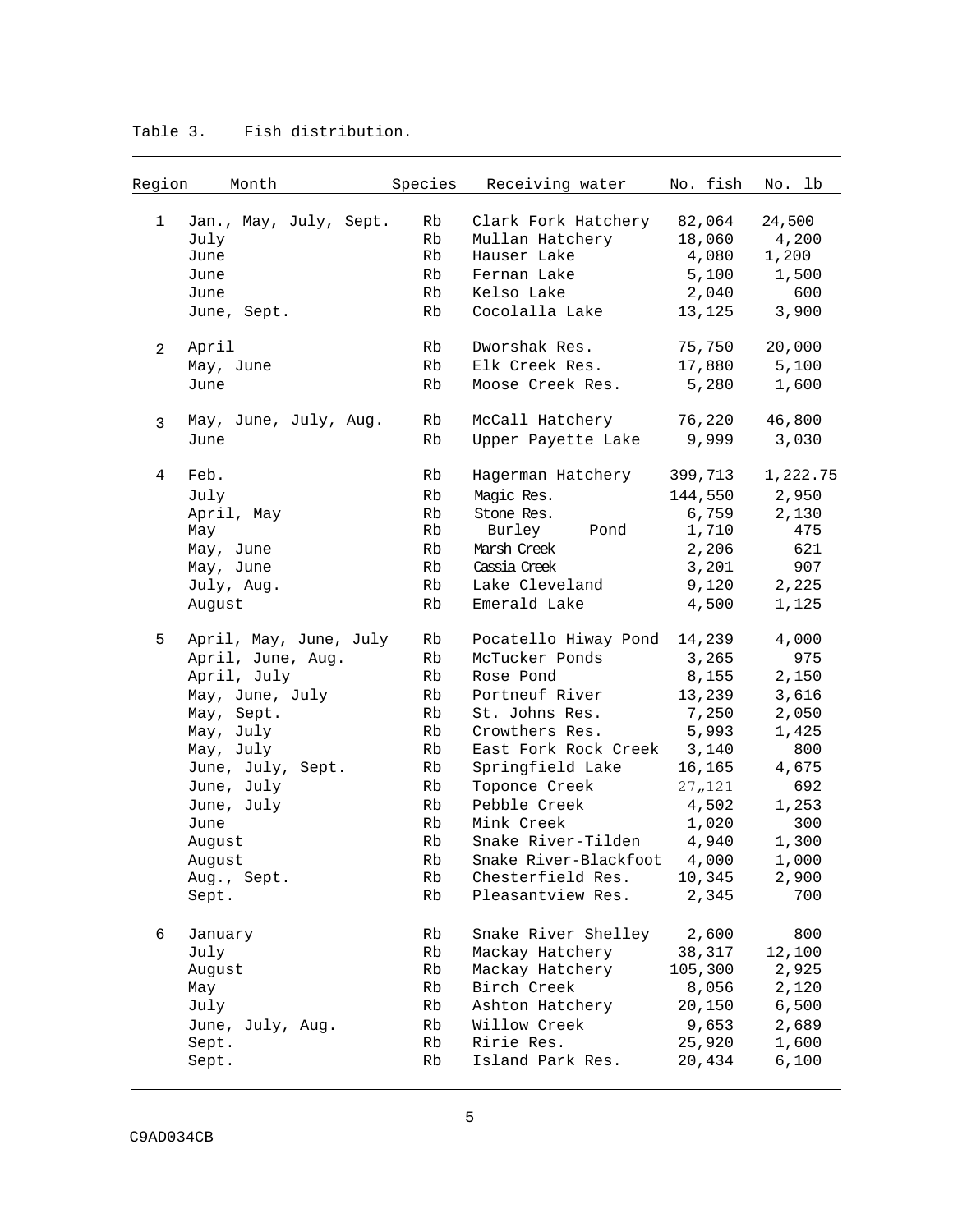#### **HATCHERY IMPROVEMENTS**

The Department of Engineering crew installed new manholes on springs that had moved and placed perforated pipe and larger gravel in the bottom of the old pond to alleviate standing water. They also installed a gasoline-powered backup pump system on the hatchery water supply.

## **FISH HEALTH**

Once again, we encountered minor problems with fry in the incubators prior to swim-up. It is suspected that  $N_2$  saturation at 103% to 105% for a prolonged period on the eyed eggs and sac fry was the cause.

We had a systemic bacterial outbreak in our rainbow fingerlings when they were moved from the hatchery building to the outside raceways. The suspected cause was attributed to standing water in the spring pond utilized by various birds, muskrats, etc. The fish were treated with medicated feed containing TM, and the problem soon cleared up.

### **HATCHERY NEEDS**

A new hatchery building to utilize gravity flow water and eliminate pumping to the primary rearing unit is needed. Asphalt surfaces on roadways surrounding the raceways, as well as for the rest of the hatchery roads are needed. An irrigation system for lawns in the yard are also needed. In addition, topsoil and landscaping in the lower yard plus removal of small raceways that are no longer usable are needed. Another permanent employee is needed to help with the workload.

#### **MISCELLANEOUS**

Bird predation was nearly nonexistent this year after we plugged all the holes in the fencing and bird netting. The herons arrived on schedule this spring, but finally gave up and moved on when they could not get into the raceways.

Once again, the crew did a considerable amount of tree, grass and shrub planting around the grounds. We had three JTPA youngsters for eight weeks to help with this chore.

Numerous tours were given to school and scout groups during the spring and summer. Other than tour groups, about 3,500 persons visited the hatchery.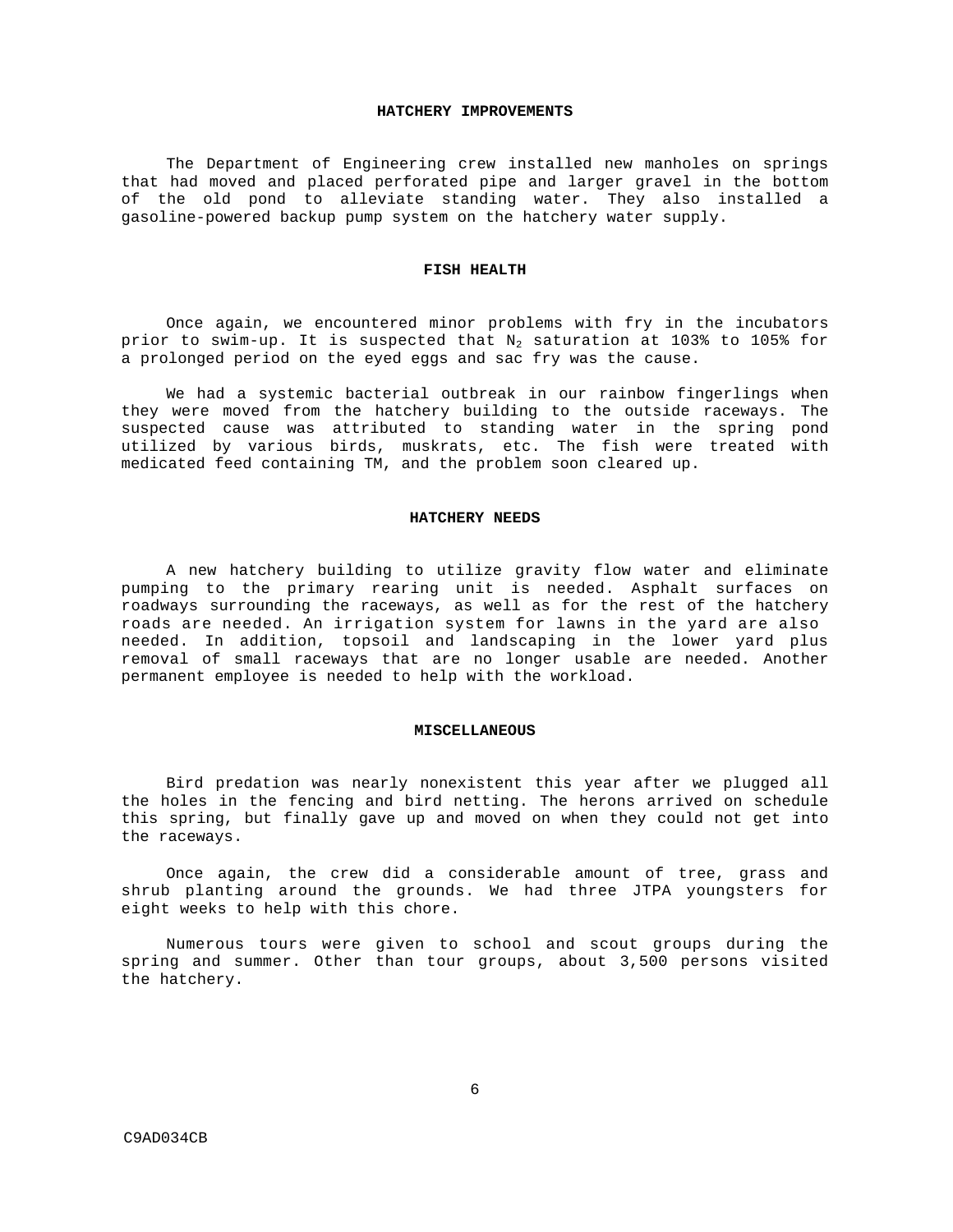## **ACKNOWLEDGEMENTS**

Hatchery staffing during the year included: Gary Baker, Hatchery Superintendent II; David Gillman, Hatchery Superintendent I; and Marc Arms, Laborer.